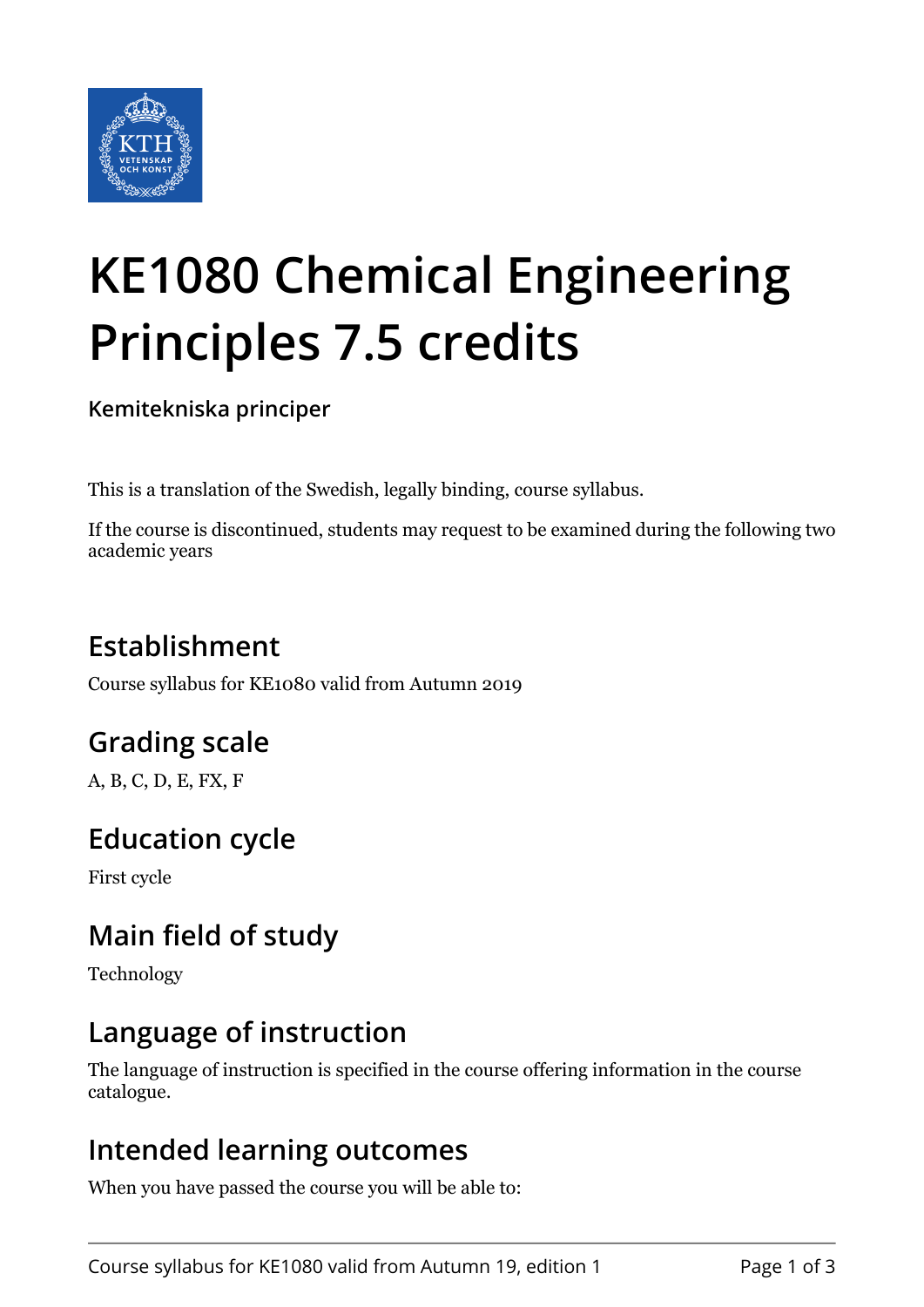- analyse the energy and material consumption in a production plant based on chemico-technical, environmental, social and economical criteria
- reflect in a structured way over his professional role as engineer and his professional responsibility in relation to sustainable development
- dimension simple components in a chemical process system
- explain the concept of an ideal stage and utilise this at design of a separation system in continuous systems
- suggest appropriate separation method in a two-component system from the physical properties of the subjects
- explain how the driving force for mass transfer affects the design of a separation process with material transfer
- suggest design and control of ideal reactors to minimise waste based on ideal reactor models and selectivity criteria
- discuss the basic principles of process intensification and environmentally friendly production
- explain the importance of volume change in a gas phase reaction in ideal reactors and calculate the actual retention time
- analyse how kinetics, external material transfer and pore diffusion affect the design and control of catalytic reactors
- analyse electrochemical systems by means of application of basic electrochemical concepts
- show the ability to present and discuss ideas and results in both oral and written form

#### **Course contents**

Fundamental kinetic and reaction engineering concepts. Kinetics for electrode reactions. Multiple reactions and systems with volume change. Ideal reactor models and models for catalytic reactors. Residence times and space velocities. Heterogeneous catalysis, enzymatic reactions and bioreactors. Fundamentals in separation engineering directed towards heat and mass transfer between two phases. Phase equilibria and the ideal stage principle. Distillation, absorption and extraction. Evaporation and drying. Orientation about crystallisation and membrane separation processes. Orientation about equipment for separation techniques and for production of chemicals. Equipment for heat exchange. Electrochemical power sources. Choice and operation of ideal reactors.

# **Specific prerequisites**

The upper-secondary school from 1 July 2011 and adult education at upper-secondary level from 1 July 2012 (Gy2011)

Specific entry requirements: Physics 2, Chemistry 1 and Mathematics 4. In each of the subjects the minimum grade required is Pass.

The upper-secondary school before 1 July 2011 and adult education at upper-secondary level before 1 July 2012